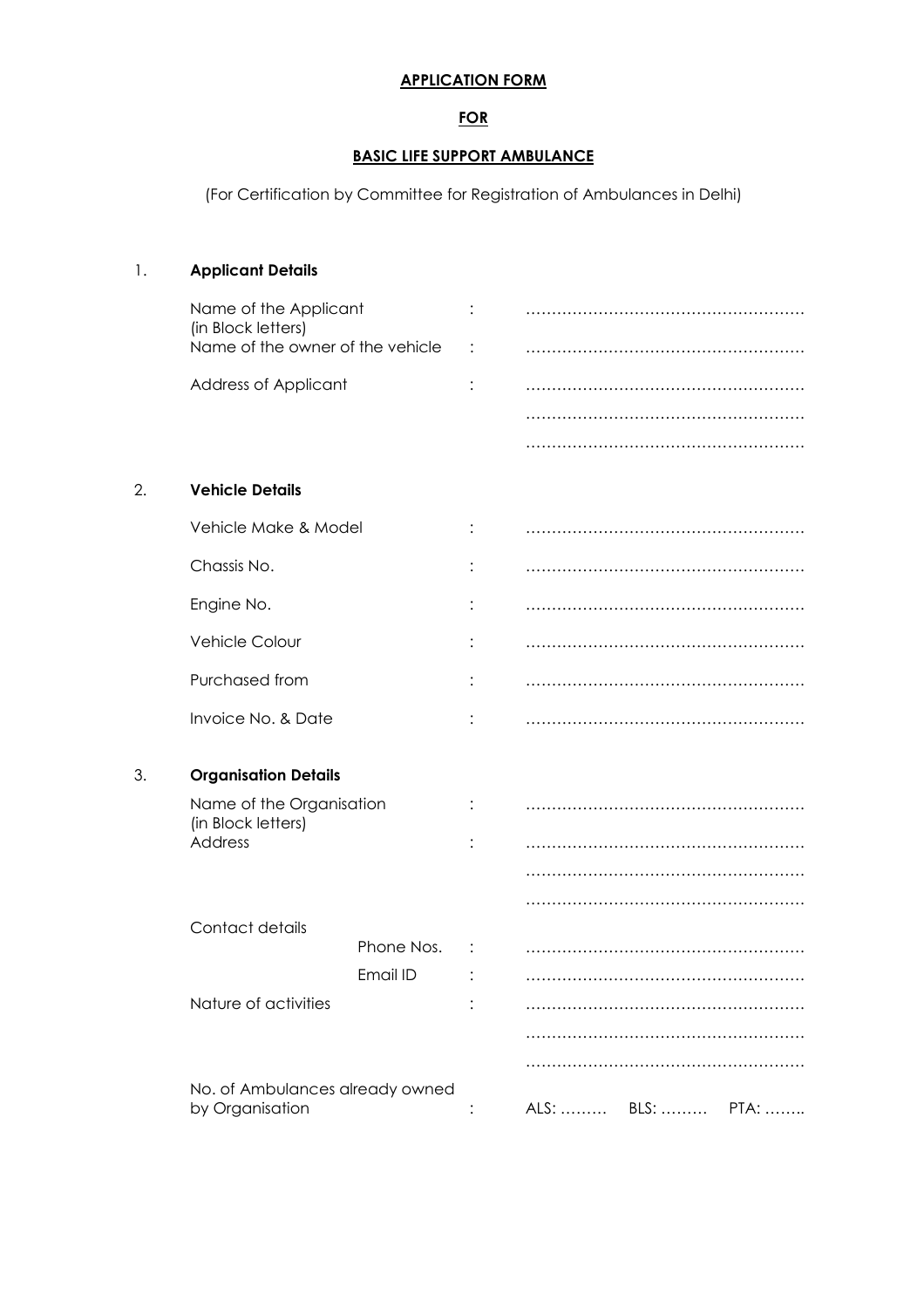## 4. Compliance to prescribed guidelines

## A. Emblems and Markings

| S.<br><b>No.</b> | <b>Requirements</b>                                                                                                                                                                                                                                                                                                                                                                                                                                                                               | <b>Details</b> |
|------------------|---------------------------------------------------------------------------------------------------------------------------------------------------------------------------------------------------------------------------------------------------------------------------------------------------------------------------------------------------------------------------------------------------------------------------------------------------------------------------------------------------|----------------|
| 1.               | All emblem & marking items shall be of<br>reflective quality and in contrasting<br>color to the exterior painted surface of<br>the ambulance                                                                                                                                                                                                                                                                                                                                                      |                |
| 2.               | Continuous green stripe, of not less<br>than 8cm on cab and 15 cm on<br>patient compartment, to encircle the<br>entire ambulance with the exclusion<br>of the hood panel                                                                                                                                                                                                                                                                                                                          |                |
| 3.               | Type, size and location of emblems<br>and markings:<br>The<br>word<br>"AMBULANCE",<br>Front:<br>minimum of 10 cm in height, shall be in<br>mirror image (reverse reading) for<br>mirror identification by drivers ahead,<br>with a green "Star of Life", minimum of<br>8cm height, to the left and right of the<br>word "AMBULANCE." If vehicle design<br>permits, there shall be a green "Star of<br>Life" of no less than 30 cm in height on<br>the front section of the patient<br>compartment |                |
|                  | Side: Each side of the<br>patient<br>compartment shall have the green<br>"Star of Life" not less than 30 cm in<br>height. The word "AMBULANCE", not<br>less than 15 cm in height, shall be<br>under or beside each star. The name<br>of the licensee as stated on their<br>provider's license shall be of lettering<br>not less than 8 cm in height                                                                                                                                               |                |
|                  | Rear: The word "AMBULANCE", not less<br>than 15 cm in height, and two green<br>"Star of Life" emblems of not less than<br>30 cm in height                                                                                                                                                                                                                                                                                                                                                         |                |
|                  | Top (roof): There shall be a green "Star<br>of Life" of not less than 60 cm in height<br>as well as the individual provider's<br>ambulance number (example: unit<br>"23") of not less than 30 cm in height                                                                                                                                                                                                                                                                                        |                |

## B. Interior Patient Compartment Dimensions

| S.<br>No. | <b>Requirements</b>                                                   | Compliance |
|-----------|-----------------------------------------------------------------------|------------|
|           | Minimum Patient Compartment<br>Length: 2700 mm                        |            |
| 2.        | Minimum Patient Compartment Width:<br>1500 mm                         |            |
| 3.        | Minimum Patient Compartment<br>Height: 1500 mm from floor to ceiling. |            |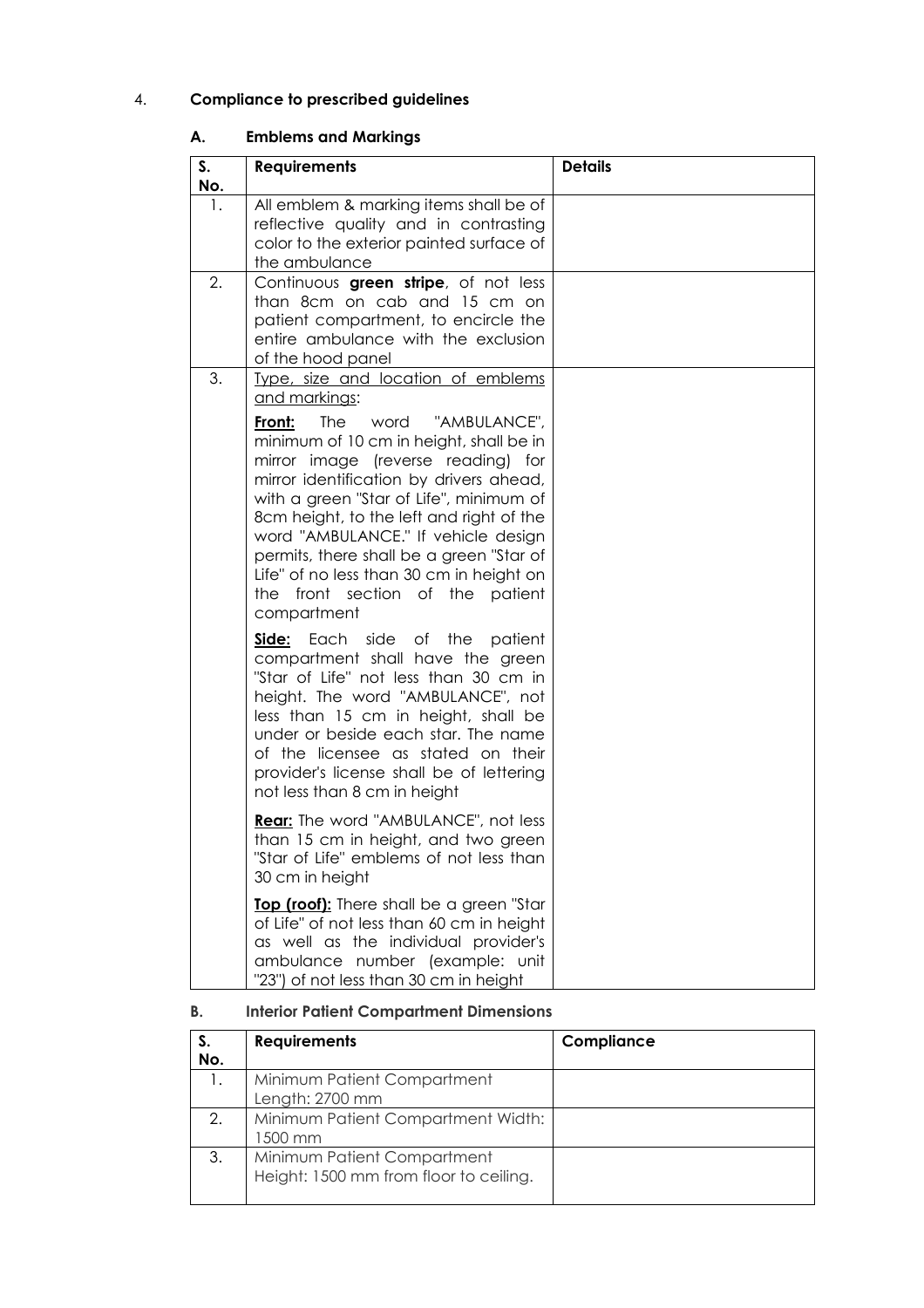| 4. | Properly ventilated patient cabin and<br>comfortable ride, free from external<br>noise and floor should be free of joints<br>easy cleaning/fumigation/<br>for<br>disinfection |  |
|----|-------------------------------------------------------------------------------------------------------------------------------------------------------------------------------|--|
| 5. | Adequate power supply backup for<br>medical equipments                                                                                                                        |  |
| 6. | Superior quality fans (atleast two) and<br>sufficient lighting                                                                                                                |  |
| 7. | Storage space for keeping medical<br>equipments and consumables                                                                                                               |  |
| 8. | Siren & beacons with atleast three<br>flashers on both sides of ambulance                                                                                                     |  |

## C. Essential Medical Equipment and other items

| S.<br>No. | <b>Requirements</b>                                                                                                                                                                                                                        | <b>Compliance/Details</b>                            |  |
|-----------|--------------------------------------------------------------------------------------------------------------------------------------------------------------------------------------------------------------------------------------------|------------------------------------------------------|--|
| 1.        | Minimum of two stretchers                                                                                                                                                                                                                  |                                                      |  |
|           | One multilevel, elevating, wheeled<br>with<br>elevating<br>stretcher<br>back.<br>Minimum two patient restraining straps<br>(chest and thigh), at least two inches<br>wide.                                                                 | Make:<br>Model:<br>SI. No.:<br>Year of manufacture:  |  |
|           | One<br>secondary patient transport<br>stretcher, with a minimum of two<br>patient restraining straps. Minimum<br>acceptable stretcher is vinyl covered,<br>aluminum frame, folding stretcher.                                              | Make:<br>Model:<br>$SLNO.$ :<br>Year of manufacture: |  |
| 2.        | An engine vacuum operated<br><b>or</b><br>electrically powered, complete<br>suction<br>aspiration<br>system,<br>permanently installed on board for the<br>primary patient. It shall have wide<br>bore tubing.                              | Make:<br>Model:<br>SI. No.:<br>Year of manufacture:  |  |
| 3.        | A manual suction device, age and<br>weight appropriate, with wide bore<br>tubing and at least a six ounce<br>reservoir.                                                                                                                    | Make:<br>Model:<br>SI. No.:<br>Year of manufacture:  |  |
| 4.        | There must be an assortment of<br>suction catheters (minimum of 2<br>each) on board. Sizes 6 fr, 8 fr, 10 fr, 16<br>fr, 18 fr. A rigid suction catheter (e.g.<br>Yankaur) will also be<br>carried.<br>(Minimum 2 each)                     |                                                      |  |
| 5.        | <b>Bag Mask Ventilation Units</b><br>1. One adult, hand-operated. Valves<br>must operate in all weather, and unit<br>must be equipped to be capable of<br>delivering 90-100% oxygen to the<br>patient.                                     | Make:<br>Model:<br>SI. No.:<br>Year of manufacture:  |  |
|           | 2. One pediatric, hand-operated.<br>Valves must operate in all weather<br>and unit must be equipped to be<br>capable of delivering 90-100% oxygen<br>to the patient. Must include safety<br>pop off mechanism with override<br>capability. | Make:<br>Model:<br>SI. No.:<br>Year of manufacture:  |  |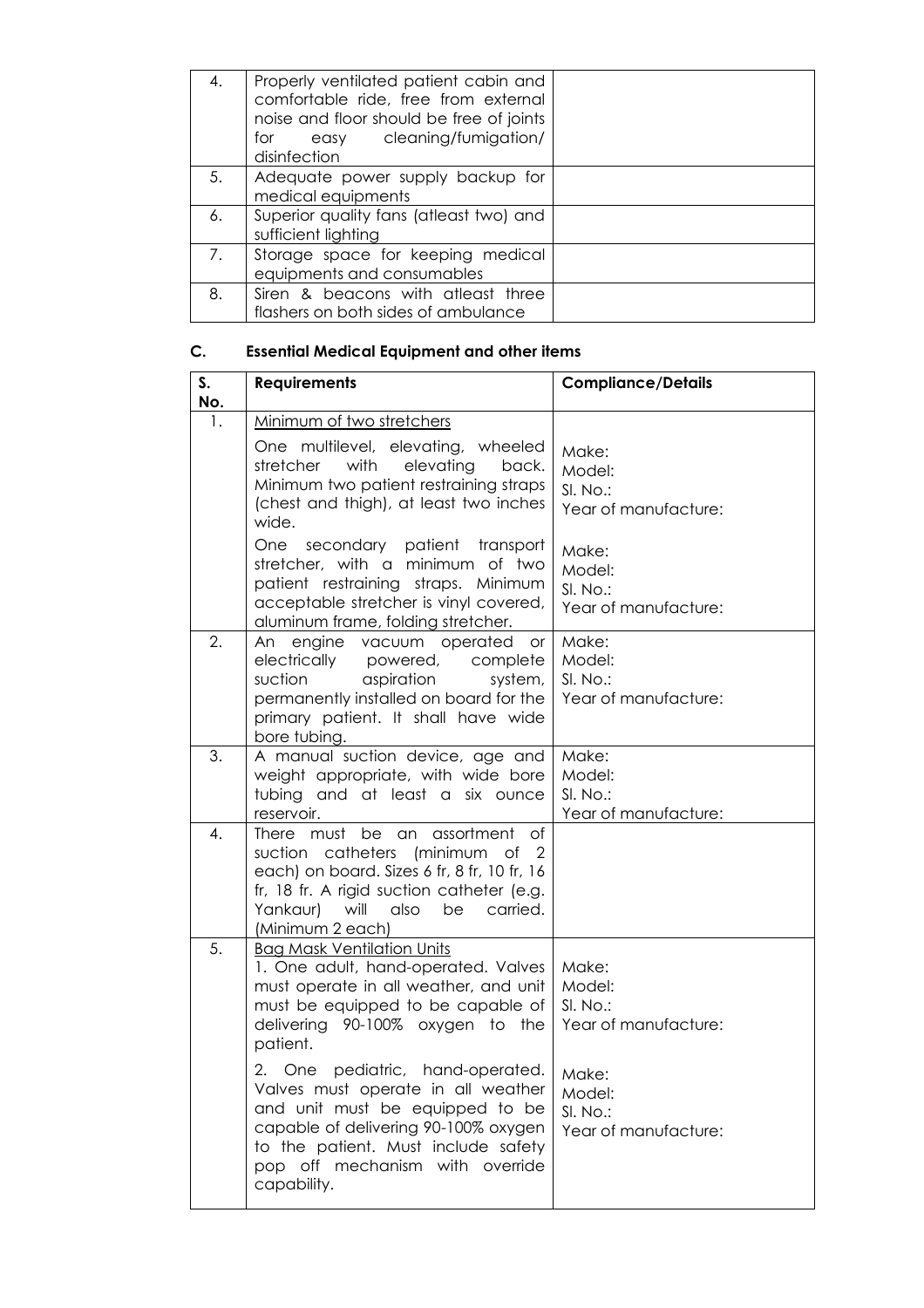|     | 3. One infant, hand-operated. Valves<br>must operate in all weather and unit<br>must be equipped to be capable of<br>delivering 90-100% oxygen to the<br>patient. Must include safety pop-off<br>mechanism with override capability.                                                              | Make:<br>Model:<br>SI. No.:<br>Year of manufacture: |
|-----|---------------------------------------------------------------------------------------------------------------------------------------------------------------------------------------------------------------------------------------------------------------------------------------------------|-----------------------------------------------------|
|     | 4. The masks of size $0,1,2,3,4,5$ - to be<br>in<br>conjunction<br>with<br>used<br>the<br>ventilation units above. Masks must be<br>Either disposable or non-<br>clear.<br>disposable types are acceptable.                                                                                       | Make:<br>Model:<br>SI. No.:<br>Year of manufacture: |
| 6.  | Nonmetallic Oropharyngeal (Berman<br>type) / Nasopharyngeal Airways -<br>adult, child and infant sizes. All airways<br>shall be clean and individually<br>wrapped.<br>1. Large adult<br>2. Med. adult<br>3. Large child<br>4. Child<br>5. Infant                                                  | Make:<br>Model:<br>SI. No.:<br>Year of manufacture: |
| 7.  | Portable oxygen equipment<br>360 Liter capacity<br>Minimum one<br>oxygen cylinder. Liter flow gauges<br>non-gravity, dependent<br>shall<br>be<br>(Bourdon Gauge) type. Additionally,<br>when the vehicle is in motion, all<br>oxygen cylinders shall be readily<br>accessible and securely stored | Make:<br>Model:<br>SI. No.:<br>Year of manufacture: |
| 8.  | Permanent On-Board Oxygen<br><b>Equipment</b><br>The ambulance shall have a hospital<br>type piped oxygen system, capable<br>of storing and supplying a minimum of<br>liters<br>of humidified<br>2400<br>medical<br>oxygen.                                                                       | Make:<br>Model:<br>SI. No.:<br>Year of manufacture: |
| 9.  | Single use, individually wrapped, non-<br>rebreather masks and cannulas in<br>adult and pediatric sizes (3 each)                                                                                                                                                                                  |                                                     |
| 10. | A "no smoking" sign will be prominently<br>displayed in the patient compartment                                                                                                                                                                                                                   |                                                     |
| 11. | Bite sticks commercially made (Clean<br>and individually wrapped).                                                                                                                                                                                                                                |                                                     |
| 12. | Twelve sterile dressings (minimum size<br>5 inches x 9 inches)                                                                                                                                                                                                                                    |                                                     |
| 13. | Thirty-six sterile gauze pads (4 inches x<br>4 inches)                                                                                                                                                                                                                                            |                                                     |
| 14. | Twelve bandages, self-adhering type,<br>minimum three inches by five yards,<br>each. Bandages must be individually<br>wrapped or in clean containers.                                                                                                                                             |                                                     |
| 15. | A minimum of four commercial sterile<br>occlusive dressings, 4 inches by 4<br>inches.                                                                                                                                                                                                             |                                                     |
| 16. | Adhesive Tape, hypoallergenic, 1,2,<br>and 3 inches wide                                                                                                                                                                                                                                          |                                                     |
| 17. | Sterile Burn sheets - 2 Nos.                                                                                                                                                                                                                                                                      |                                                     |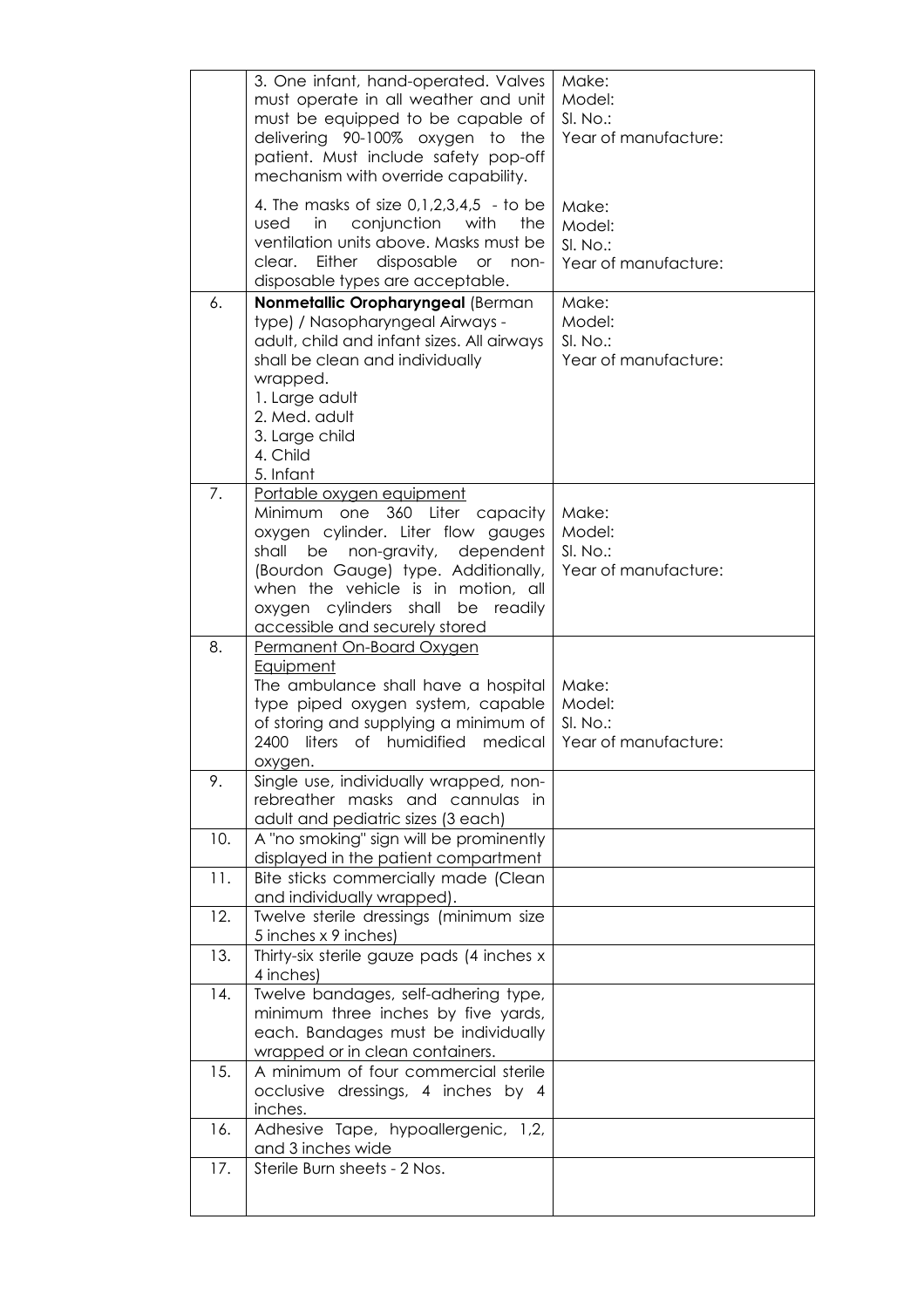| 18. | Pneumatic splints set of six with<br>carrying case                                                                                                                                                                                                                                                                                                   | Make:<br>Model:<br>SI. No.:<br>Year of manufacture: |  |
|-----|------------------------------------------------------------------------------------------------------------------------------------------------------------------------------------------------------------------------------------------------------------------------------------------------------------------------------------------------------|-----------------------------------------------------|--|
| 19. | Wooden/metallic or other splints                                                                                                                                                                                                                                                                                                                     |                                                     |  |
| 20. | Spine board, at least 16 inches by 72<br>inches constructed of three-quarter<br>inch plyboard or equivalent material<br>and having at least three quarter inch<br>runners on each side for lifting with<br>appropriate straps. If not equipped<br>with runners, board must be designed<br>that handholds are accessible<br>SO<br>even with gloves on | Make:<br>Model:<br>SI. No.:<br>Year of manufacture: |  |
| 21. | Cervical collars to accommodate the<br>infant, child, medium adult and large<br>adult sizes. Collars must be made of<br>semi-rigid or rigid material.                                                                                                                                                                                                | Make:<br>Model:<br>SI. No.:<br>Year of manufacture: |  |
| 22. | Three patient restraint straps, each<br>measuring two inches by nine feet                                                                                                                                                                                                                                                                            |                                                     |  |
| 23. | immobilization<br>device,<br>Head<br>commercially<br>available<br><b>or</b><br>towel/blanket rolls                                                                                                                                                                                                                                                   | Make:<br>Model:<br>SI. No.:<br>Year of manufacture: |  |
| 24. | Five each triangular bandages                                                                                                                                                                                                                                                                                                                        |                                                     |  |
| 25. | <b>Two blankets</b>                                                                                                                                                                                                                                                                                                                                  |                                                     |  |
| 26. | Bandage shears of large size                                                                                                                                                                                                                                                                                                                         |                                                     |  |
| 27. | Obstetrical kit, sterile. The kit shall<br>contain gloves, scissors or surgical<br>umbilical cord clamps or<br>blades,<br>tapes, dressings, towels, perinatal pad,<br>bulb syringe and a receiving blanket<br>for delivery of infant                                                                                                                 |                                                     |  |
| 28. | Blood pressure sets, portable, both<br>pediatric and adult (non mercurial<br>type).                                                                                                                                                                                                                                                                  | Make:<br>Model:<br>SI. No.:<br>Year of manufacture: |  |
| 29. | Stethoscopes - Adult and pediatric                                                                                                                                                                                                                                                                                                                   | Make:<br>Model:<br>SI. No.:<br>Year of manufacture: |  |
| 30. | Emesis<br>basin<br>commercially<br><b>or</b><br>available emesis container.                                                                                                                                                                                                                                                                          |                                                     |  |
| 31. | Bedpan and urinal                                                                                                                                                                                                                                                                                                                                    |                                                     |  |
| 32. | Search Lights (Two):<br>Portable with spot beam of around<br>500 m, sealed lead acid/ NiCd battery<br>operated, capacity of 60 minutes with<br>full intensity, rechargeable.                                                                                                                                                                         | Make:<br>Model:                                     |  |
| 33. | Minimum of one fire extinguisher, CO <sub>2</sub><br>or dry chemical or type ABC.                                                                                                                                                                                                                                                                    | Make:<br>Model:<br>SI. No.:<br>Year of manufacture: |  |